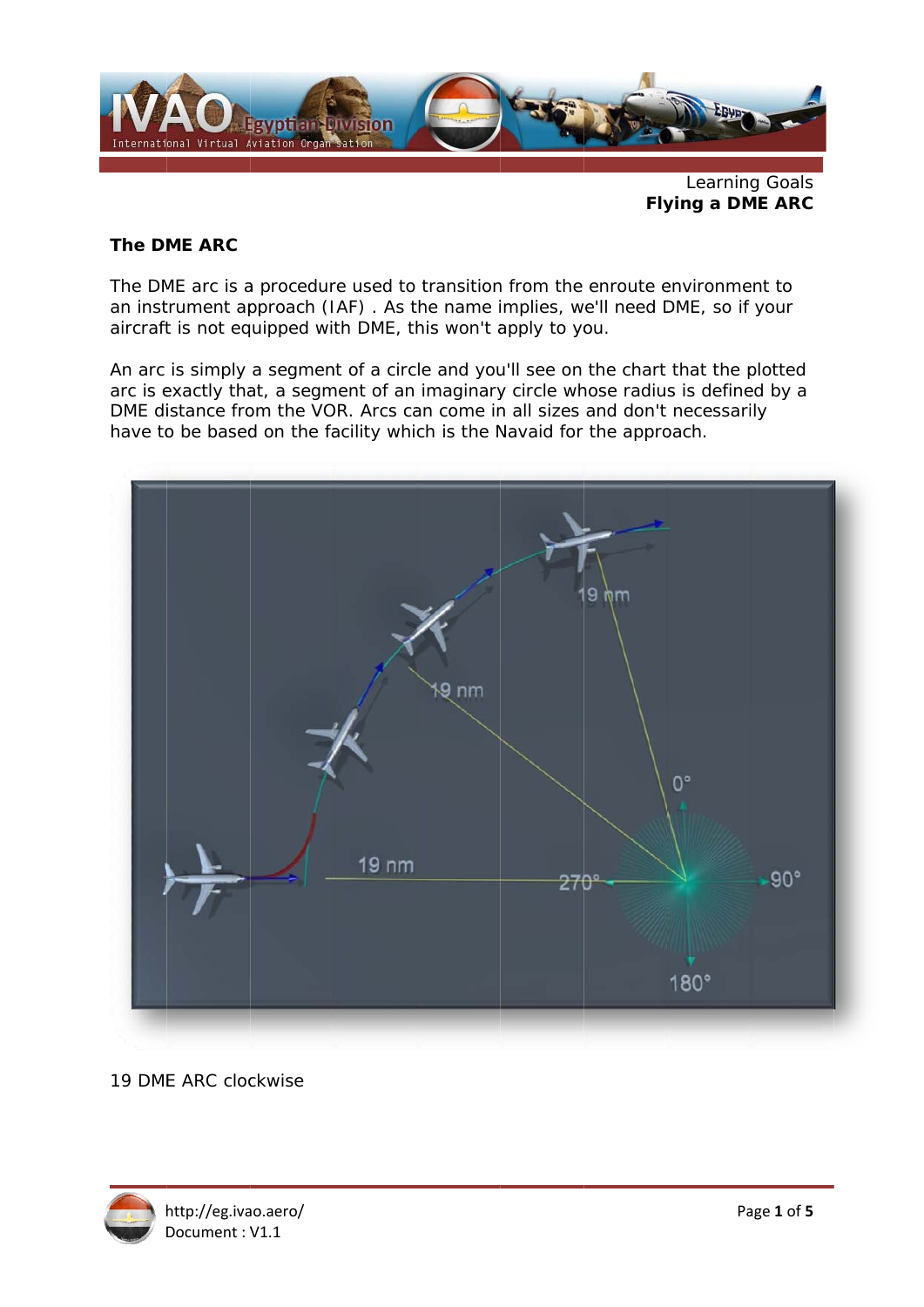# **Flying the DME ARC**

There are 3 ways of flying the DME ARC:

- 1- monitoring DME only
- 2- using the Fix page
- 3- using LNAV

The first two procedures are performed manually and the last one fully automatic when using LNAV in combination with VNAV.

For good understanding of the DME ARC we prefer pilots to fly manually on the needles and not always depend on their FMC !

GS 313 TAS 294 11467  $267*720$ 



In the example above we see from the FMC that our last waypoint is ODORU. From there we will navigate on the needles.

The distance is 26,6nm inbound the CND VOR. When we need to enter the 19nm DME ARC clockwise of CND VOR we will closely monitor our distance to the ARC. When it's time to enter the DME ARC (turning to the left) we continuously adjust our heading to maintain equal distance to the VOR.



CND

DME ARC using DME only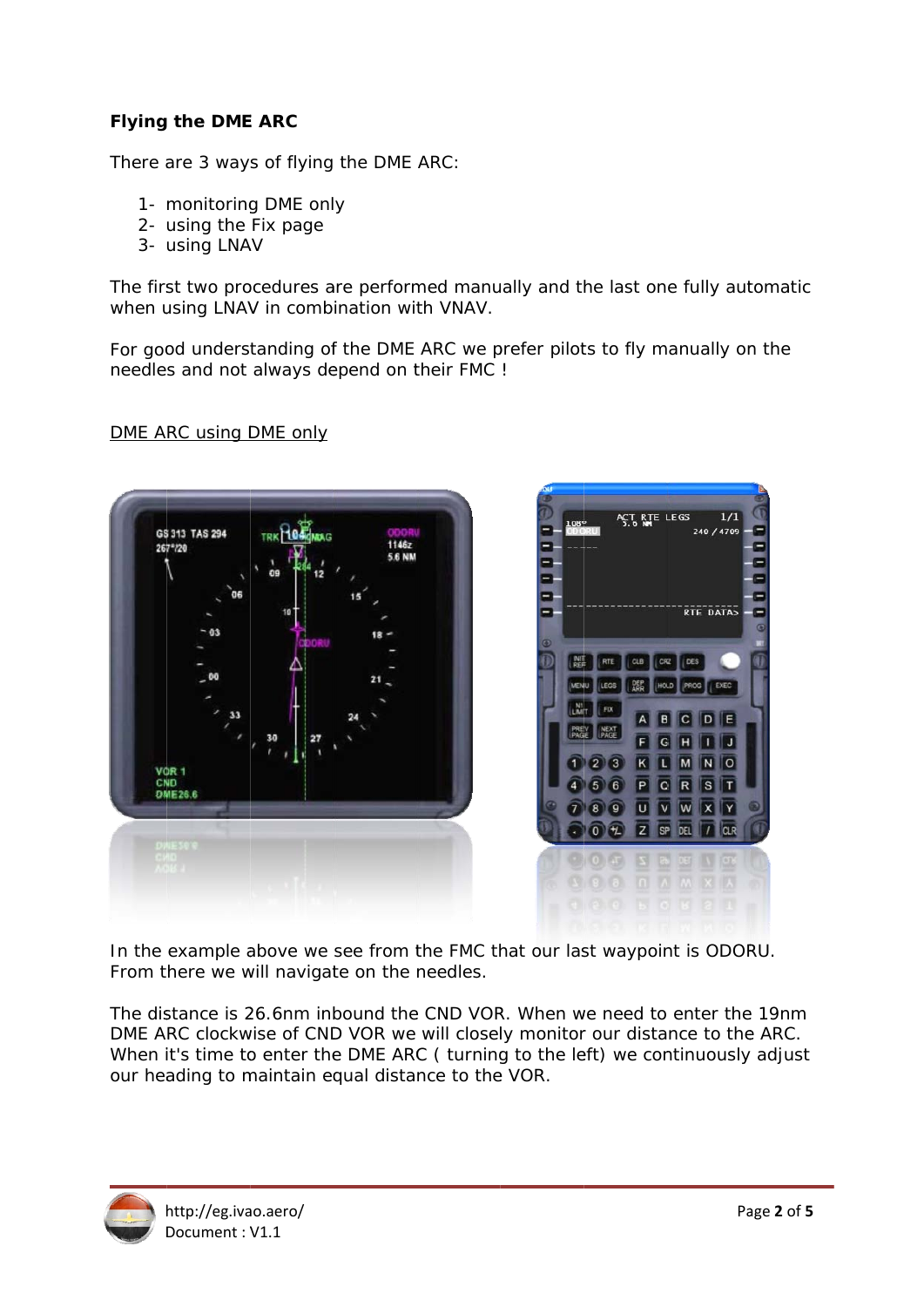DME ARC using The FIX page





Program the Fix page of your FMC with the QDR (Outbound radial) of the VOR and the distance. In your MFD an ARC or 19 nm will appear around the VOR. This will give you a good visual reference.

We will closely monitor our distance to the ARC. When it's time to enter the DME ARC (turning to the left) we continuously adjust our heading to maintain equal distance to the VOR.

From the MFD above can be seen that we are approx 8 nm away from the ARC.

# **GS 313 TAS:** 1146Z 267°/24 VOR 1<br>CND<br>DME26.6



The STAR (containing the DME ARC procedure) is programmed into your FMC.



DME ARC using LNAV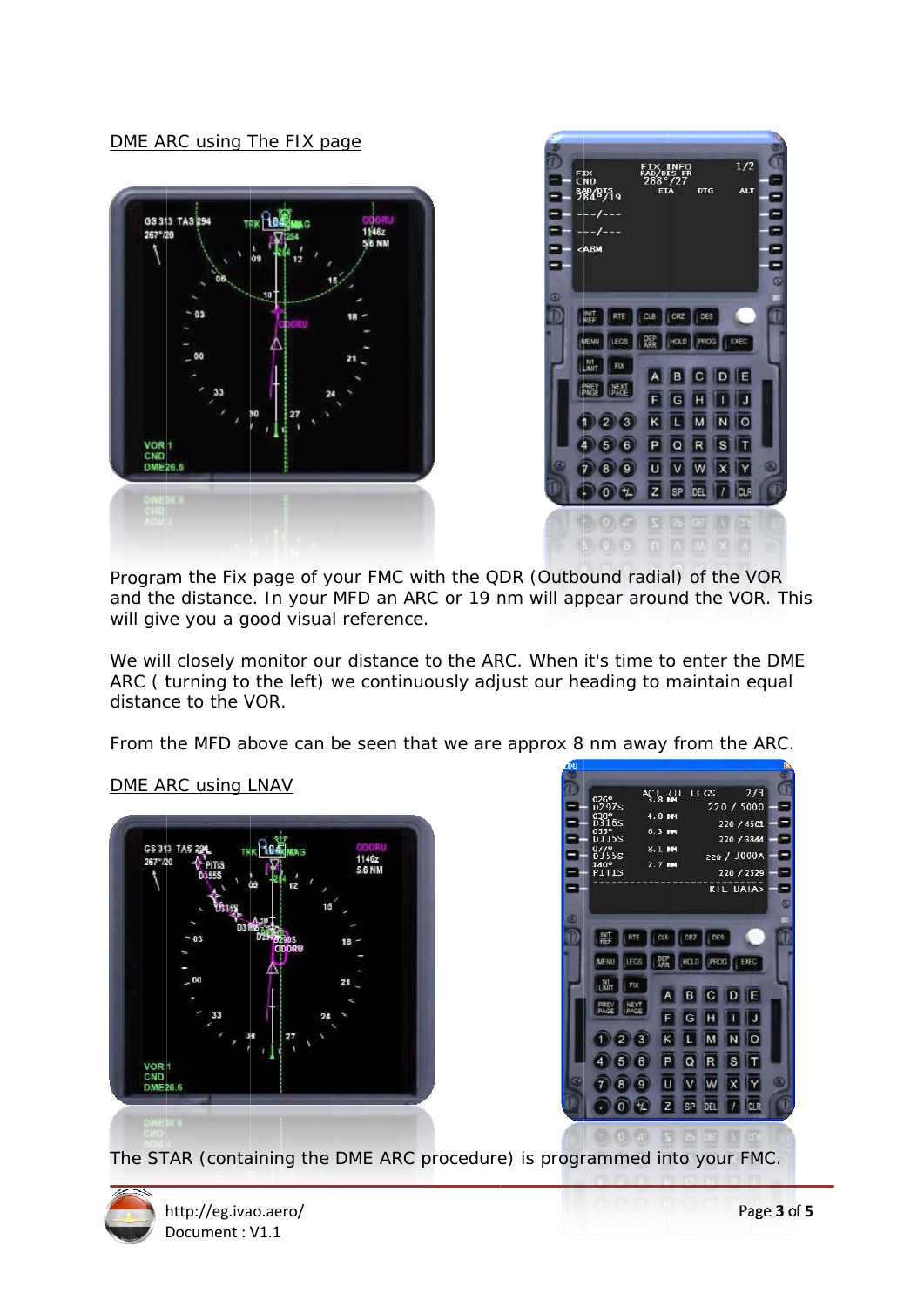When flying on autopilot and LNAV mode your aircraft will follow the programmed DME ARC procedure. The 0,5% GS rule

When approaching the arc, how to decide when to make the turn to get on the Arc ? (Arc entry)



ARC entry (depicted in RED)

There is a rule of thumb as follows:



## Start the turn when reaching a rounded up distance of 0,5% of your **Ground Speed.**

For instance:

1- Your groundspeed equals 280 knots.

2- 0,5 % of 280 equals 1,4

- 3- roundup 1,4 to nearest decimal  $= 2$
- 4 -start your turn  $19+2$  nm = 21 nm from the VOR

Make your turn with a standard bank angle of 25 degrees and compensate for crosswind components to get perfectly aligned on the ARC.